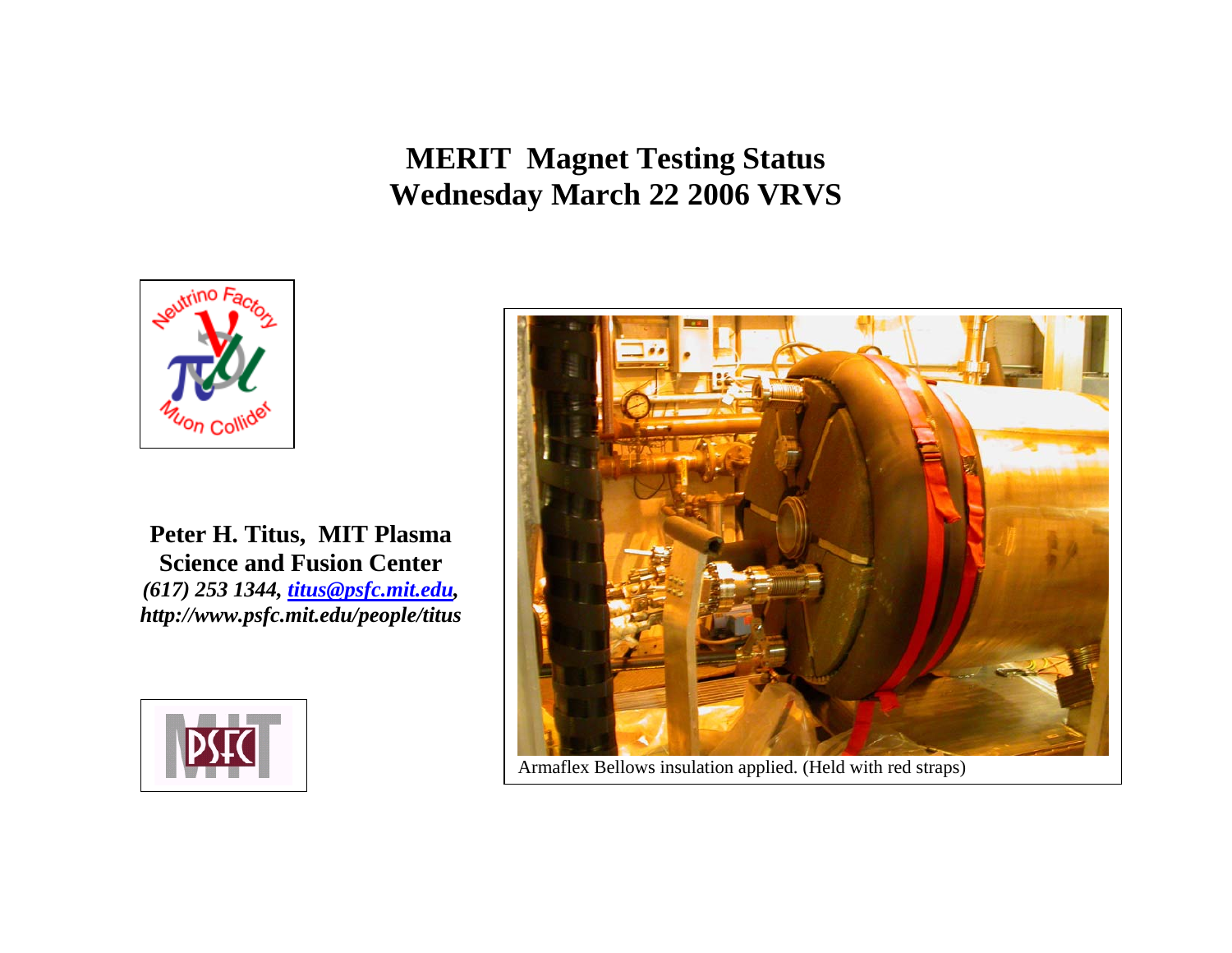## **Status:**

**Finalizing Insulation of the Cover. We had a temporary supply problem with the Stycast material. We investigated Bondo – but it failed the dunk test. Foamglas passed a propane torch test. It is not flammable – at least in air. We will paint the foamglass with the EPON system ( Same epoxy used by CVIP as a filler)** 

**Transformers have been retapped to the higher voltage, Open circuit (no-Load) tests of the power supplies have been conducted** 



**Dave Tracey Bonding Insulation with Stycast to MERIT Pulsed Magnet Cover** 

**Bus Bar connections are complete – Silver plated and bolted. Still some support work to do.** 

**LN2 supply line vacuum has been pumped.** 

**First segment of the vent pipe has been hung from the roof.** 

**Chen-Yu is working on instrumentation. We needed to buy kits to add 0-10v output for the Capacitive level sensor –This was an option not originally specified – Only full/empty signals and digital readouts came with the unit.** 



Stycast and CTD material being used to bond the foamglas.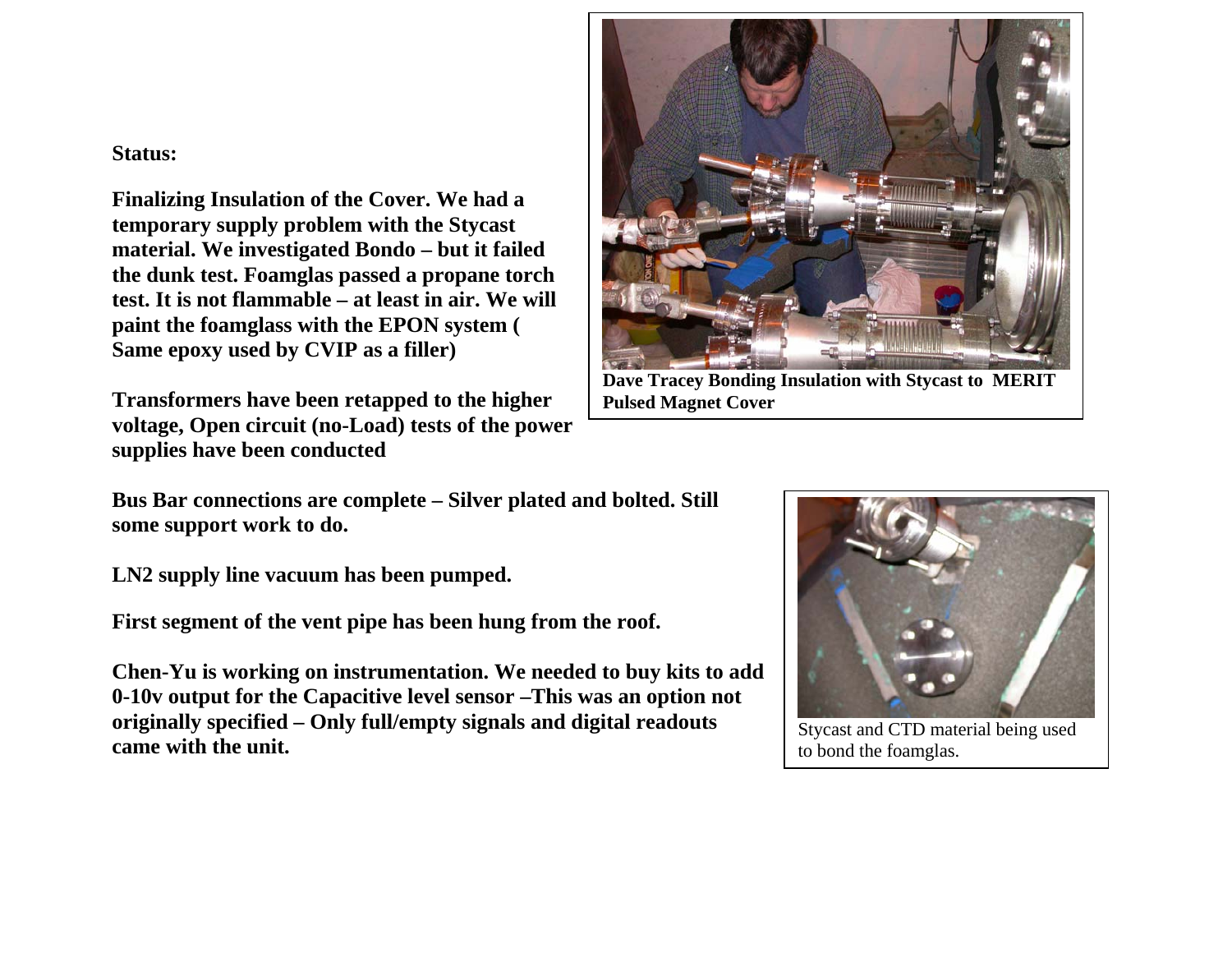## Nitrogen Vent Status - Being Hung











Armaflex Insulation